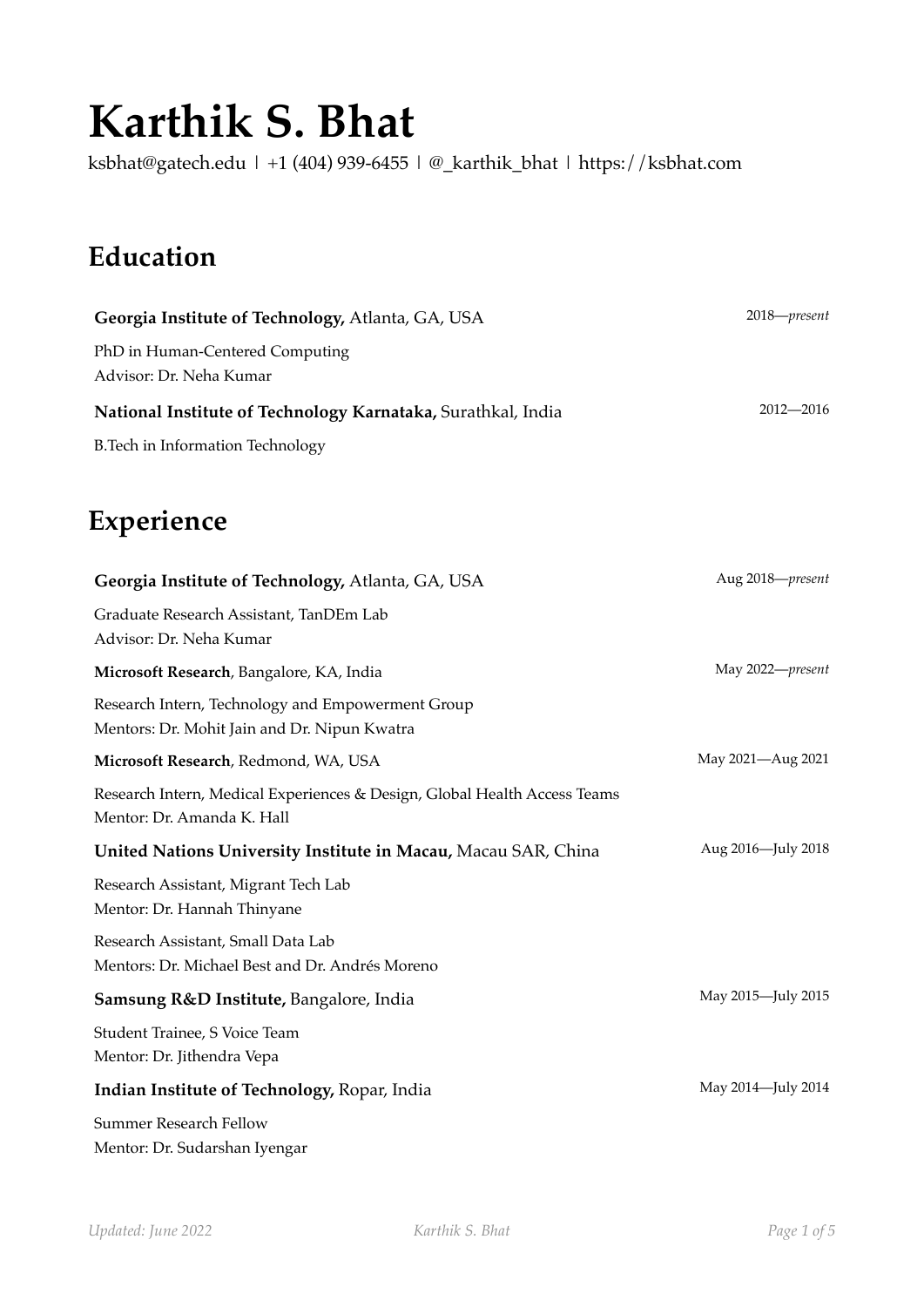# **Publications**

#### **Peer-Reviewed Journal and Conference Publications**

- 1 **Karthik S. Bhat**, Mohit Jain, and Neha Kumar. 2021. Infrastructuring Telehealth in (In)Formal Patient-Doctor Contexts. *Proc. ACM Hum.-Comput. Interact. 5, CSCW2, Article 323 (October 2021)* **Honorable Mention Award**
- 2 Savanthi Murthy, **Karthik S. Bhat**, Sauvik Das, and Neha Kumar. 2021. Individually Vulnerable, Collectively Safe: The Security and Privacy Practices of Households with Older Adults. *Proc. ACM Hum.-Comput. Interact. 5, CSCW1, Article 138 (April 2021)*
- 3 **Karthik S. Bhat** and Neha Kumar. 2020. Sociocultural Dimensions of Tracking Health and Taking Care. *Proc. ACM Hum.-Comput. Interact. 4, CSCW2, Article 129 (October 2020)* **Best Paper Award**
- 4 Mamello Thinyane, **Karthik Bhat**, Lauri Goldkind, and Vikram Kamath Cannanure. 2020. The messy complexities of democratic engagement and empowerment in participatory design – an illustrative case with a community-based organization. *In CoDesign*, *16:1, 29-44.*
- 5 Hannah Thinyane and **Karthik S. Bhat**. 2019. Apprise: Supporting the Critical-Agency of Victims of Human Trafficking in Thailand. *In Proceedings of the 2019 CHI Conference on Human Factors in Computing Systems (CHI 2019)*
- 6 Hannah Thinyane, **Karthik Bhat**, Don Junio, Ju Bei, and Catriona Craven-Matthews. 2018. Migrant Workers' Use of ICTs in Unacceptable Forms of Work. *In Proceedings of the 10th Conference of the International Development Informatics Association (IDIA 2018)*
- 7 Mamello Thinyane, **Karthik Bhat**, Lauri Goldkind, and Vikram Kamath Cannanure. 2018. Critical Participatory Design: Reflections on engagement and empowerment in a case of a Community Based Organization. *In Proceedings of the 15th Participatory Design Conference: Full Papers - Volume 1 (PDC '18). Association for Computing Machinery, New York, NY, USA, Article 2, 1–10.*
- 8 Andrés Moreno, Philip Garrison, and **Karthik Bhat**. 2017. WhatsApp for Monitoring and Response during Critical Events: Aggie in the Ghana 2016 Election. *In the 14th International Conference on Information Systems for Crisis Response and Management (ISCRAM 2017)*
- 9 Dhruv Chand, Sunil Nayak, **Karthik S. Bhat**, Shivani Parikh, Yuvraj Singh, and Amita Ajith Kamath. 2015. A Mobile Application for Women's Safety - WoSApp". *In Proceedings of the IEEE Region 10 Conference (TENCON 2015)*
- 10 Karthik Senthil, **Karthik S. Bhat**, Nitin Jamadagni, Sudeep Sureshan, and Gaurav Prasad. 2015. O3 A Webpage Preprocessing Tool. *In the 11th International Conference on Web Information Systems and Technologies (WEBIST 2015)*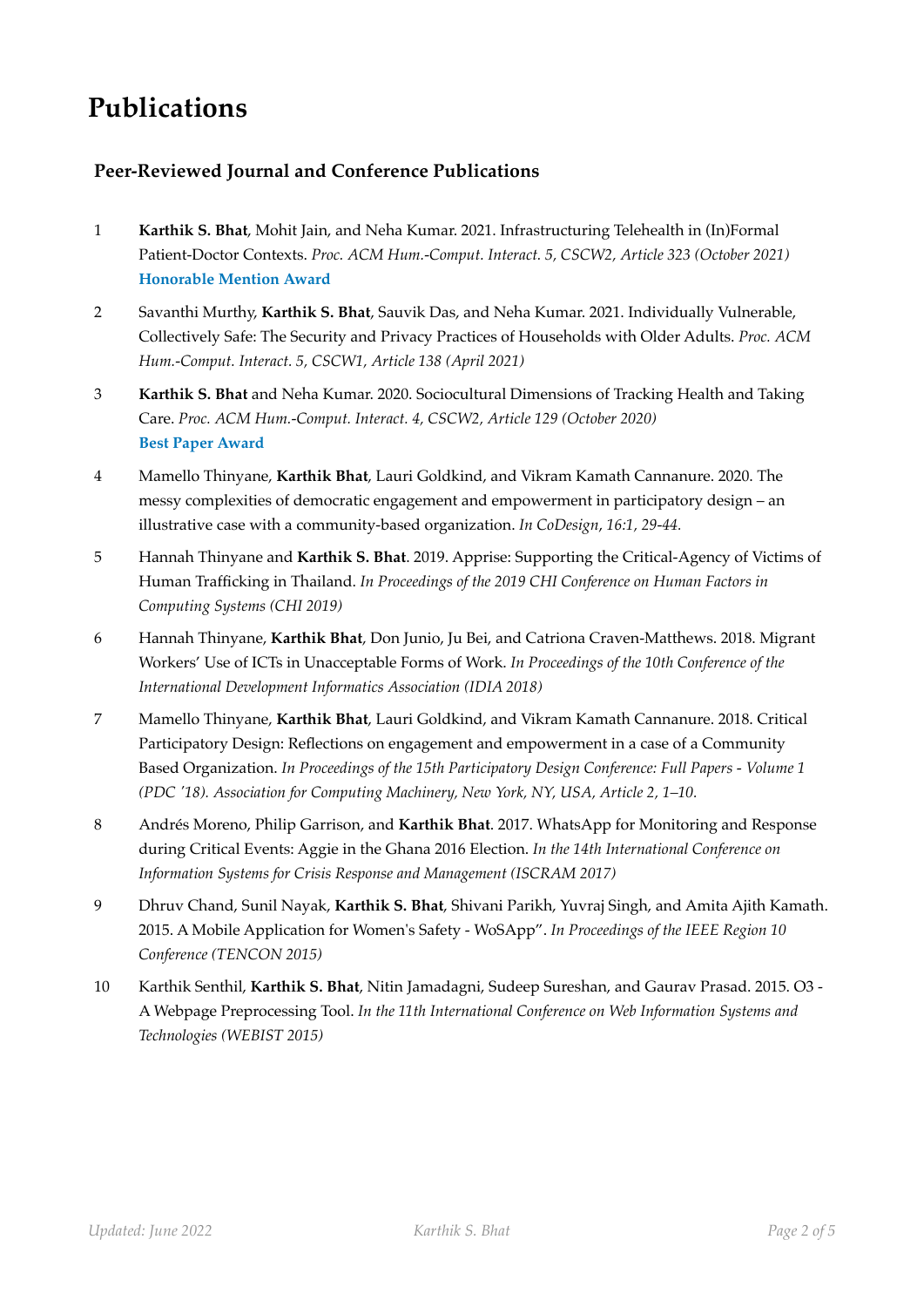#### **Refereed Short Papers and Workshops**

- 1 Naveena Karusala, Azra Ismail, **Karthik S. Bhat**, Sachin Pendse, Aakash Gupta, Neha Kumar, Richard Anderson, Madeline Balaam, Shaowen Bardzell, Nicola J Bidwell, Melissa Densmore, Elizabeth Kaziunas, Anne Marie Piper, Noopur Raval, Pushpendra Singh, Austin Toombs, Nervo Verdezoto, and Ding Wang. "The Future of Care Work: Towards a Radical Politics of Care in CSCW Research and Practice". 2021. *In Conference Companion Publication of the 2021 on Computer Supported Cooperative Work and Social Computing (CSCW 2021)*
- 2 **Karthik S. Bhat** and Neha Kumar. 2020. Datafication Practices for Personal Health. *In Data4Good: Designing for Diversity and Development Workshop at the International Conference on Advanced Visual Interfaces (AVI 2020)*
- 3 Manasee Narvilkar, Josiah Mangiameli, Adriana Alvarado Garcia, Azra Ismail, Daniel Schiff, Danielle Schechter, Jordan Chen, **Karthik Bhat**, Marisol Wong-Villacres, Anusha Vasudeva, Aparna Ramesh, Michaelanne Dye, Naveena Karusala, Pragati Singh, Savanthi Murthy, Shubhangi Gupta, Udaya Lakshmi, and Neha Kumar. 2019. Bringing Shades of Feminism To Human-Centered Computing. *In Extended Abstracts of the 2019 CHI Conference on Human Factors in Computing Systems (CHI EA '19)*
- 4 **Karthik Bhat**, Andrés Moreno, Michael L. Best. 2018. Collaborative Information Seeking through Social Media Updates in Real-Time. *In the ACM SIGIR Conference on Human Information Interaction and Retrieval (CHIIR 2018)*

### **Service & Mentoring**

#### **Reviewing**

|              | 2019— <i>present</i> ACM CHI Conference on Human Factors in Computing Systems (CHI)   |
|--------------|---------------------------------------------------------------------------------------|
|              | Program Committee, CHI Late Breaking Works 2020—present                               |
| 2019—present | ACM Conference on Computer-Supported Cooperative Work and Social Computing<br>(CSCW)  |
| 2020         | Computer Methods and Programs in Biomedicine                                          |
| 2019         | ACM Conference on Designing Interactive Systems (DIS)                                 |
|              | <b>Student Volunteering</b>                                                           |
| 2021         | <b>CSCW 2021</b>                                                                      |
| 2019         | ICTD 2019 (SV Chair)                                                                  |
| 2019         | Expanding the Horizons of Human-Centered Artificial Intelligence (HCAI) Summer School |
|              | Mentoring                                                                             |
| 2020-2021    | Hannah Tam - M.S. Human Computer Interaction, Georgia Tech                            |
| 2019-2020    | Savanthi Murthy - M.S. Human Computer Interaction, Georgia Tech                       |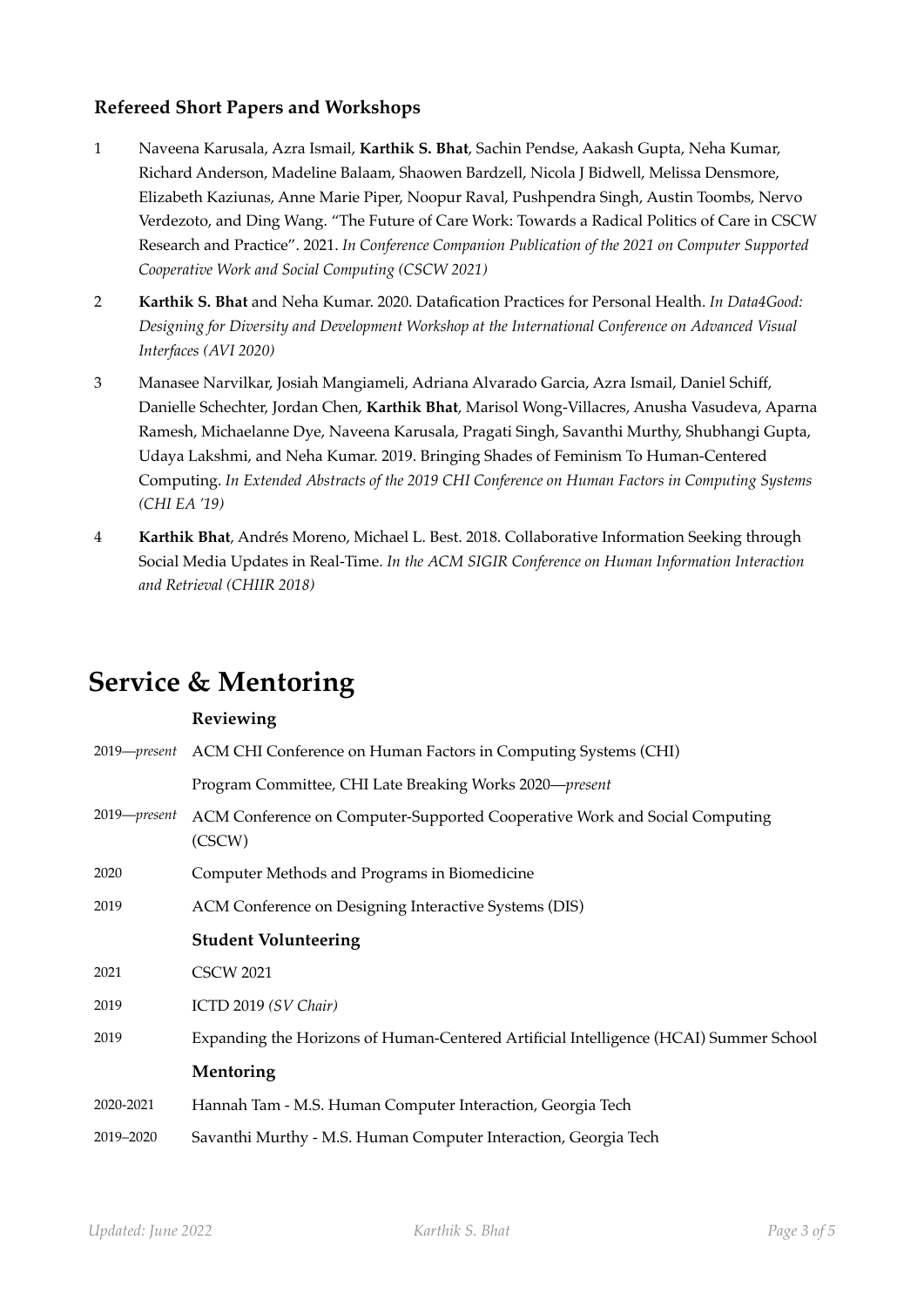# **Teaching Experience**

#### **Graduate Teaching Assistant, Georgia Tech**

| AI, Ethics, and Society (CS8803)       | Fall 2020, Spring 2021            |
|----------------------------------------|-----------------------------------|
| User Interface Design (CS3750)         | Summer 2020                       |
| Educational Technology (CS4660/CS6460) | Fall 2018, Spring 2019, Fall 2019 |

# **Awards**

| <b>CSCW Honorable Mention</b>                            | 2021 |
|----------------------------------------------------------|------|
| <b>CSCW Best Paper</b>                                   | 2020 |
| Mozilla Research Grant (with Dr. Neha Kumar): USD 25,000 | 2019 |
| Indian Academy of Sciences - Summer Research Fellowship  | 2014 |

# **Skills**

| Research          | Qualitative methods: grounded theory, template analysis, thematic analysis,<br>situational analysis<br>Surveys, interviews, focus groups |
|-------------------|------------------------------------------------------------------------------------------------------------------------------------------|
| Design            | Participatory design, prototyping, wireframing, storyboarding, affinity mapping                                                          |
| Programming       | Python, $C++$                                                                                                                            |
| <i>Frameworks</i> | NodeJS, NativeScript                                                                                                                     |

# **Talks**

| "Infrastructuring Telehealth in (in)Formal Patient-Doctor Contexts,"<br>Online Masters in Computer Science Research Seminar, Georgia Tech | Dec 2021        |
|-------------------------------------------------------------------------------------------------------------------------------------------|-----------------|
| "Infrastructuring Telehealth in (in)Formal Patient-Doctor Contexts," CSCW 2021                                                            | Oct 2021        |
| Microsoft Research Summit 2021                                                                                                            | Oct 2021        |
| "Sociocultural Dimensions of Tracking Health and Taking Care,"<br>UbiComp Lab, Georgia Tech                                               | Mar 2021        |
| "Sociocultural Dimensions of Tracking Health and Taking Care,"<br>Wellness Technology Lab, Georgia Tech                                   | Nov 2020        |
| "Sociocultural Dimensions of Tracking Health and Taking Care,"<br>IndiaHCI Invited Talk                                                   | Nov 2020        |
| "Sociocultural Dimensions of Tracking Health and Taking Care," CSCW 2020                                                                  | Oct 2020        |
| Guest Speaker, CS3750: User Interface Design; "HCI4D: Overview"                                                                           | <b>Jul 2020</b> |
| CS + Social Good Research Panel, Georgia Tech                                                                                             | Feb 2020        |